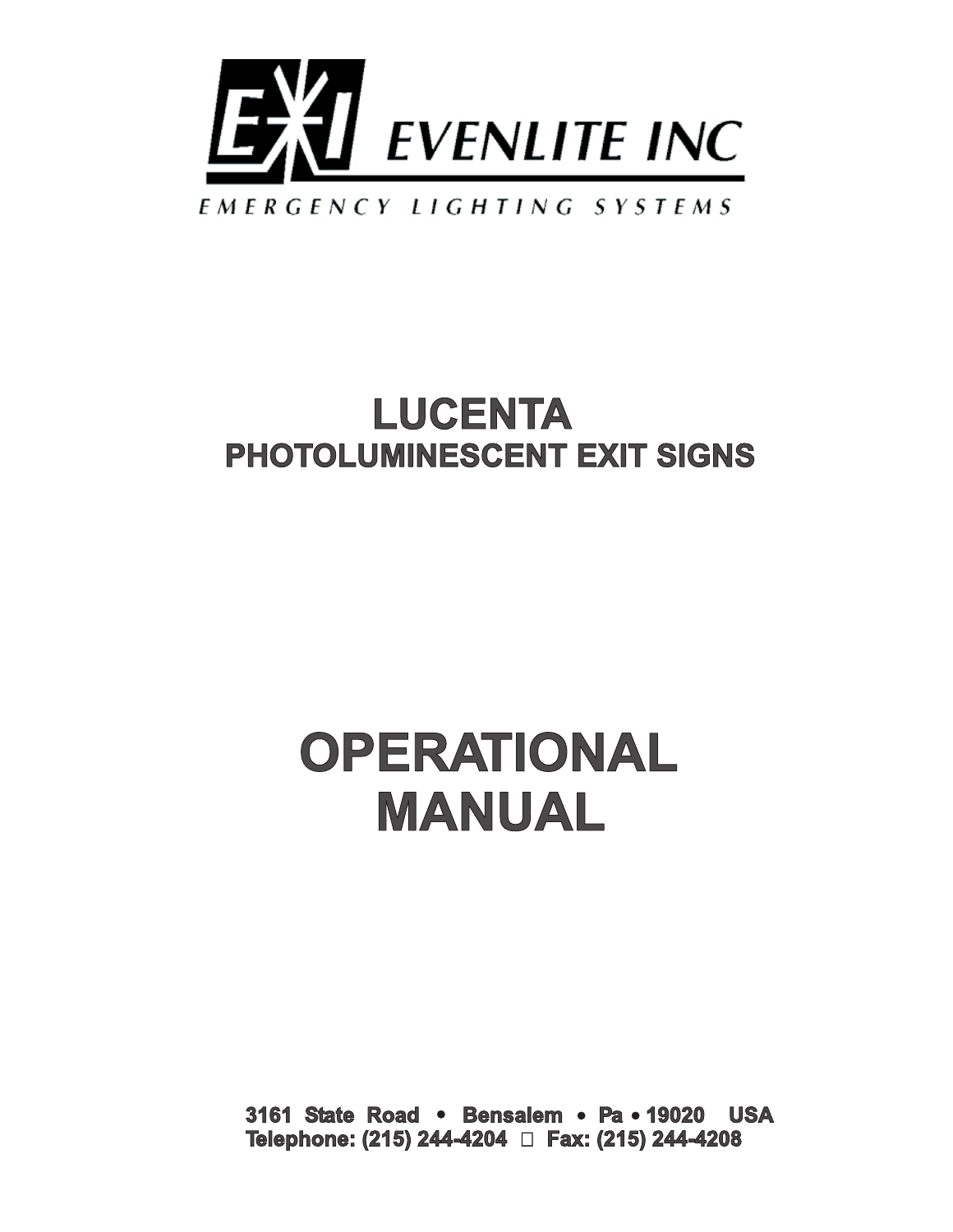## IMPORTANT SAFEGUARDS

**CAUTION: EXTERNAL ILLUMINATION SOURCE REQUIRED** MINIMUM 5 FOOTCANDLES (54 LUX) OF UNFILTERED FLUORESCENT ILLUMINATION MUST BE PRESENT ON THE SIGN FACE(S) ATALL TIMES DURING BUILDING OCCUPANCY.

## READ AND FOLLOW ALL SAFETY INSTRUCTIONS

- Install LUCENTA photoluminescent EXIT signs only in locations, where an external illumination source is present and energized at all times, is deemed reliable and is supplied by a circuit not controlled by automatic timers or sensors, and whose controls are accessible only to authorized personnel. The sign should be charged for minimum 60 minutes to obtain full operation conditions. The sign should be mounted in a manner that ensures rigidity and mechanical sufficiency.
- Should any changes in your external lighting types or lighting levels occur, Confirm that the LUCENTA photoluminescent EXITsign is still illuminated with minimum 5 foot candles (54 lux) of unfiltered fluorescent lighting.
- Periodically clean the LUCENTA photoluminescent EXIT sign face(s) with a damp cloth. Do not use any thinners or solvents on the sign face(s).
- Check with your applicable installation codes (such as NFPA 101 Life Safety Code) to perform periodic visibility tests.
- Lucenta photoluminescent EXIT signs are intended for INDOOR use only. Do not expose to direct sunlight, liquid spray, or temperatures outside the range of 10 deg C - 40 deg C (50 deg F - 104 deg F).

### **VIEWING DISTANCE** 50 foot viewing distance SAVE THESE INSTRUCTIONS

## INSTALLATION AND OPERATING INSTRUCTIONS

### **DIRECTIONAL INDICATORS**

Two self-adhesive directional indicators are supplied with each sign. Small dots are provided to the left of the letter "E" and to the right of the letter "T" for alignment. Apply appropriate indicator(s) showing direction of travel to reach nearest exit.

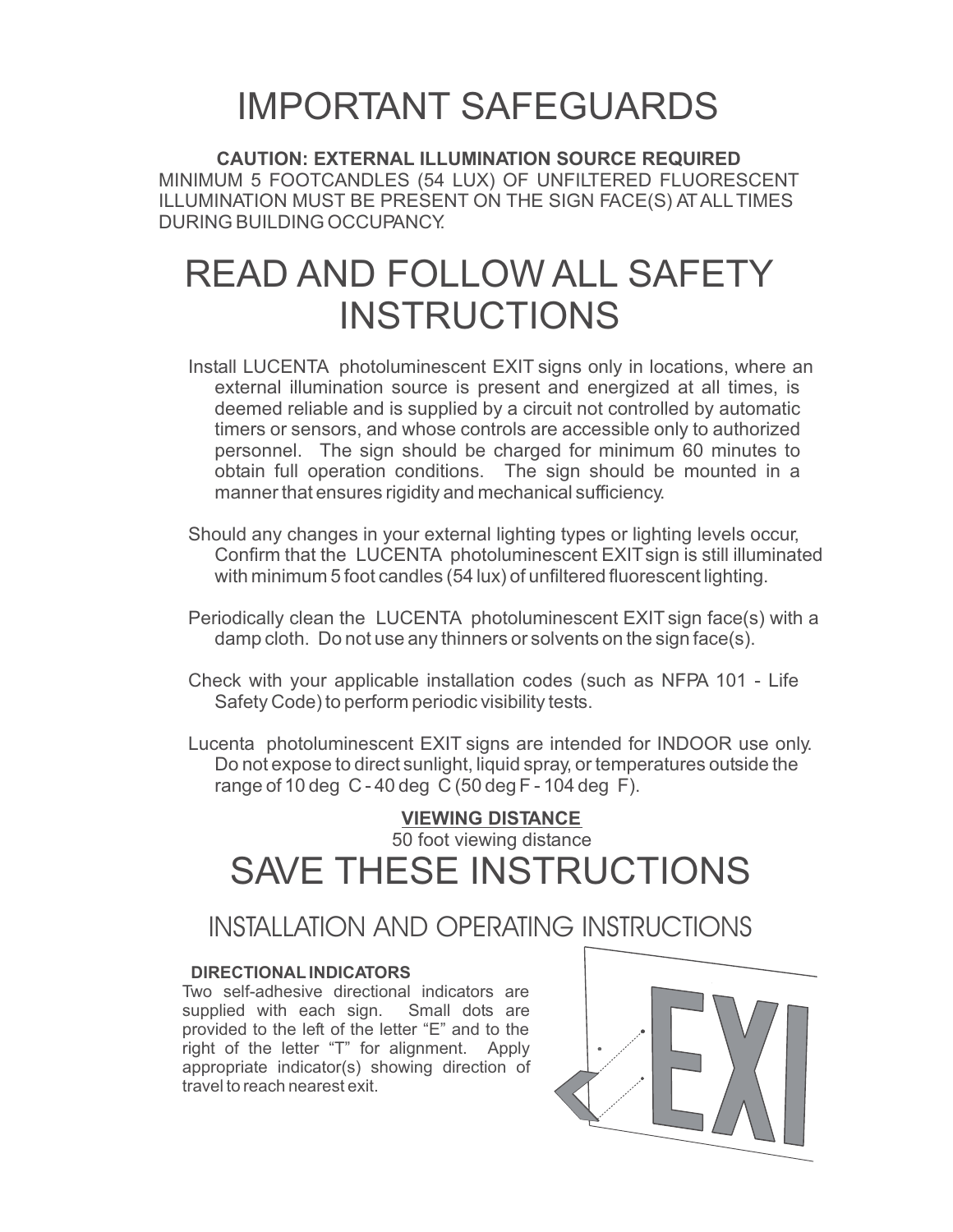#### **BACK MOUNTING**

Remove two screws securing one end section of frame. Slide out both the photoluminescent panel and plastic back plate. The back plate can be discarded. Mark Location of 4 mounting tab holes in steel divider plate and fasten LUCENTA exit sign securely to wall using screws and anchors supplied. Attach appropriate directional indicator(s) to photoluminescent panel, slide it back into frame and reattach end section.



#### **END OR CEILING MOUNT**

For end or ceiling mount, attach mounting bracket to either top section or end section of frame, with screws supplied. Mark location of 4 mounting holes and securely fasten the LUCENTA exit sign using screws and anchors supplied.

The two bracket halves slip into slots in the frame and are fastened together with the locking screws. As the locking screws are tightened against the frame, the bracket halves lock together to form a strong mechanical connection.